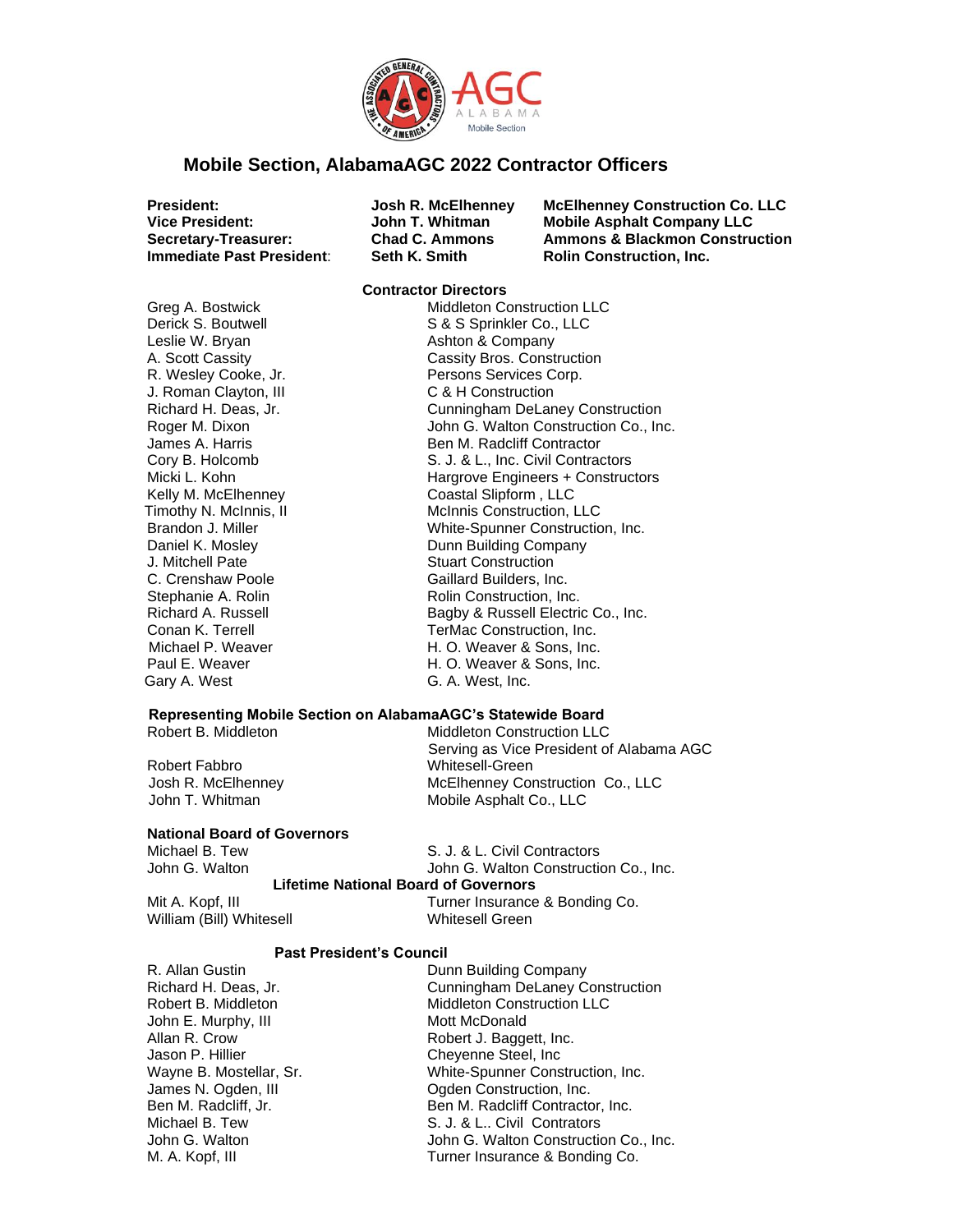

# *2022 Mobile Section Associate Officers & Directors*

| <b>President:</b>                | R.J. Gonzales, III - Southern Earth Sciences, Inc.     |
|----------------------------------|--------------------------------------------------------|
| <b>Vice President:</b>           | <b>Chad R. Brown, Sr.</b> – Thompson Engineering, Inc. |
| <b>Immediate Past President:</b> | <b>Morris E. King - Vulcan Materials, Inc.</b>         |

## **Associate Directors:**

| William E. Akridge          | Metal Roofing Center & Supply, LLC             |
|-----------------------------|------------------------------------------------|
| G. Robert Baker, Jr.        | Hancock-Whitney Bank                           |
| M. Steven Bradshaw          | <b>United Rentals</b>                          |
| Kimberly A. Chastang        | Jackson Concrete Pumping, LLC                  |
| W. Lewis Copeland, Jr.      | Southern Earth Sciences, Inc.                  |
| A. Lyon Crowe               | Alabama Pipe & Supply Co., Inc.                |
| Gina S. Dalton              | Safety Plus, Inc.                              |
| Davis M. Dugger             | <b>River Bank &amp; Trust</b>                  |
| Jordan W Gerheim            | <b>Starnes Davis Florie</b>                    |
| J. William Goodloe, III     | Lyon Fry Cadden Insurance                      |
| G. M. "Trey" Gunderson, III | Davison Fuels & Oil, Inc.                      |
| David A. Jones              | Alabama Pipe & Supply Co., Inc.                |
| GiGi W. Lott                | Carr, Riggs & Ingram, LLC                      |
| M. Autrey McMillan. Jr.     | Tractor & Equipment Co.                        |
| Charlie McVea               | <b>BXS</b> Insurance                           |
| J. Henry Parker (Hank)      | Bay Landscaping                                |
| Philip P. Parker, Jr.       | G. C. Specialties                              |
| James Y. Riis               | <b>Martin Marietta</b>                         |
| J. Russell Simmons          | Bayou Concrete, LLC                            |
| Walter D. Verneuille        | <b>Bayou Concrete LLC</b>                      |
| R. Joe West, Jr.            | West Ready Mix                                 |
| Spencer J. Wiggins          | Hancock-Whitney Bank                           |
|                             |                                                |
| Richard A. Sullivan         | Industrial Wellness Rehab - Chaplain           |
| J. Burruss "Buzzy" Riis     | Hand Arendall Harrison Sale, LLC-Legal Counsel |
|                             |                                                |

## *Representing Mobile Section on AlabamaAGC Statewide Associate Board*

| Morris E. King      | Vulcan Materials (VP of Statewide Associate Board) |
|---------------------|----------------------------------------------------|
| R. J. Gonzales, III | Southern Earth Sciences, Inc.                      |
| Chad R. Brown, Sr.  | Thompson Engineering, Inc.                         |